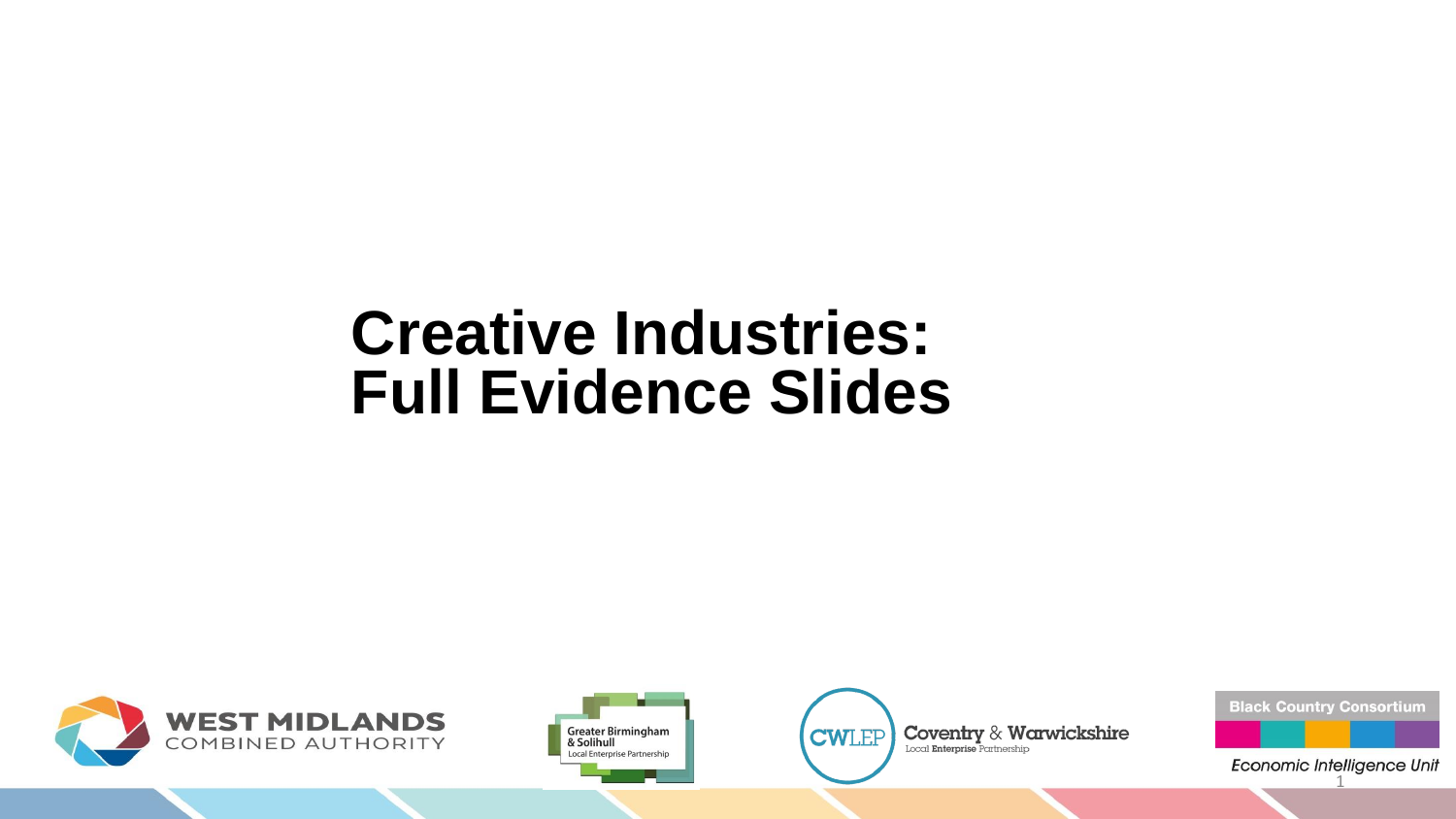# **Creative Industries Sector**

**£4bn+ GVA for Creative Industries** across WMCA region (estimated BCC)

**9,975 Creatives Enterprises** across WMCA region and **48,800 jobs** (2015), second only to Manchester

**£224m GVA from West Midlands Games Industry** – with over 80% from the 'core' of fifty firms clustered around Leamington Spa (BOP)

**240%** increase in design jobs (2010-2015) with 80% advertising, marketing & PR jobs outside creative industries

**Creative Industries** recognised as a **catalyst of cross-sectoral innovation** across *all* sectors The region's strong **Digital & Tech** sector further strengthens the regions advantage in enabling the development of new products and services across a wide range of industries

**Birmingham** recognised as a **'Creative Challenger'** Cluster with strong collaborations, sector specialisms, a diverse ecosystem and on track to become a central node in the UK's creative geography (NESTA)

**£4.1bn GVA for Creative Economy** across GBSLEP (9% of total) which **employs 50,000** (5.6% of total) **£1.9bn, creative services value chain** and **£1.4bn creative content value chain** across GBSLEP **WMCA targets** adding **£3bn in GVA and 18,000 jobs** to the region's Creative & Digital sector by 2021 and **£7bn GVA, 29,000 jobs and 18,000 NVQ4+'s** by 2030. <https://www.wmca.org.uk/what-we-do/strategy> page 40/41

**Cultural Industries** are a part of the creative industries and have significant economic activity across the region**,** including in **Birmingham** - arguably the **most significant Cultural sector outside London**  with a focus on performance, theatre, dance and music. **Stratford-Upon-Avon** – with the **Royal Shakespeare Company** (RSC). **Wolverhampton** – with a wide-ranging cultural offer and **Coventry – with City of Culture in 2021,** alongside huge opportunities across the creative sector and the visitor economy through the **Commonwealth Games 2022**



### **Super Strengths**

### **Games Production**

**10% of UK games industry**, significant major games companies in region, strong connections into digital manufacturing

# **Next Generation Content Creation**

Strengths in **Innovative and Immersive Content Creation**  amplified by our **Young, Digital and Diverse** population and BBC3 moving its youth programming to the region

# **Creative Collaboration**

Identified strengths **in creative and cross-sectoral collaborations** are driving growth across all sectors

# **Design**

Substantial **advertising and marketing sector** with strengths including **web, product and fashion design, PR**  and **data analysis**

### **Designer-Makers**

Largest **Jewellery, high-value 'designer maker' and crafts cluster** in UK, including hand crafting within automotive production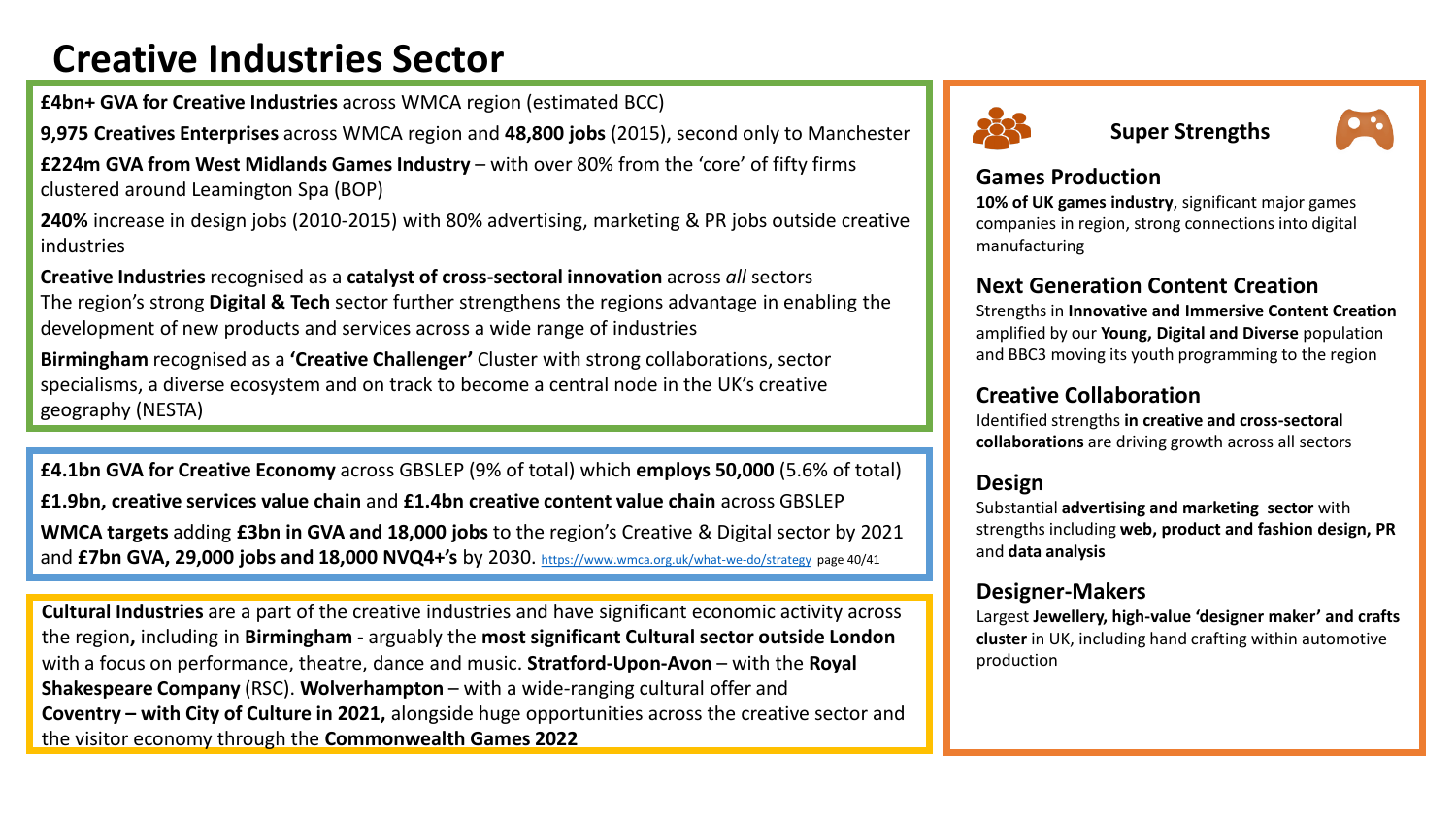# **Creative: Industry Profile**



# **Our Competitive Advantage**



- Nationally significant **Games Cluster** centred on Leamington Spa, more than 10% of UK gaming jobs
- Substantial strengths around **Advertising & Marketing, Design ICT & Web-based services**
- Strengths in **Next Generation Content Creation** amplified by our **Young and Divers**e population as creators of **'content, experiences, services and originals'**
- Largest high-value **Designer-Maker, Jewellery** and **crafts cluster** in UK, includes hand-crafting for automotive
- Strengths in **Creative and Cross-sectoral Collaboration**, with new **creative specialisms** and a **diverse ecosystem,**  will drive product development and growth (NESTA 2018)
- **5G Test Bed** give's first-mover advantages to region
- Strong **Digital & Tech** sector compliments our creatives
- **Digbeth** has one of the largest creative clusters in the UK
- Significant cultural cluster centred around **'Performance', theatre** and **dance**
- **Commonwealth Games** and **Coventry City of Culture** will drive our region's profile and investibility beyond 2022
- Start-ups and SMEs benefit from **attractive business costs, expert professional advice and access to centres**  of academic excellence
- Emerging potential as a High-End Production Centre



- **DCA Design** one of the world's leading product design and development consultancies
- **Codemasters** one of the UK's most successful games developers with global success for **McCrae, F1** and **Forza**
- **SEGA Hardlight** –for all of SEGAs mobile game products
- **Ubisoft –** games developer, including the **DJ Hero** game
- **Virtual Reality (VR)** and **Augmented reality (AR)** Market Leaders - including **Holosphere** and **Daden**
- **BBC3** bases production of its youth channel in the region
- **Father Brown**, produced at **BBC Birmingham**, now sells to an extraordinary 220 territories worldwide
- Major Performance Organisations including **Royal Shakespeare Company** and **Birmingham Royal Ballet**
- **Film Birmingham**, Studio facilities, Location Services for high-end production and a 700 strong freelance database





#### **Centres of Excellence/Assets**



#### **University Centres:**

- STEAMhouse (BCU, Birmingham)
- International Centre of Excellence Serious Games Institute Centre of Disruptive Media (Coventry)
- National Institute of Coding (Coventry)
- With many other centres with strong industry links…

#### **Other Centres:**

- BBC Academy
- Digbeth Creative Quarter: 350+ businesses in Birmingham
- Birmingham Jewellery 'designer maker' Quarter, largest in UK
- Creative Quarter, Leamington Spa (pipeline)
- Performance Cluster centred on Royal Shakespeare Company
- International Dance Cluster, centred on Birmingham Royal Ballet and International Dance Festival
- Birmingham Ormiston Academy regional centre for digital, creative & performing arts
- Birmingham Metropolitan College: Digital & Creative Career College
- 26HT Business Incubator
- Well-coordinated and creatively driven propositions around skills, both formal and informal: Creative Alliance, BOA, BMet Digital & Creative Career College, Quickcode Labs.

#### **Digital Infrastructure:**

• Region-wide 5G Test Bed , 1-10Gb Fibre across parts of region

### *Strengths*

*Games Production, Next-Generation Content Creation, Creative Collaboration, Design, Designer-Makers*

3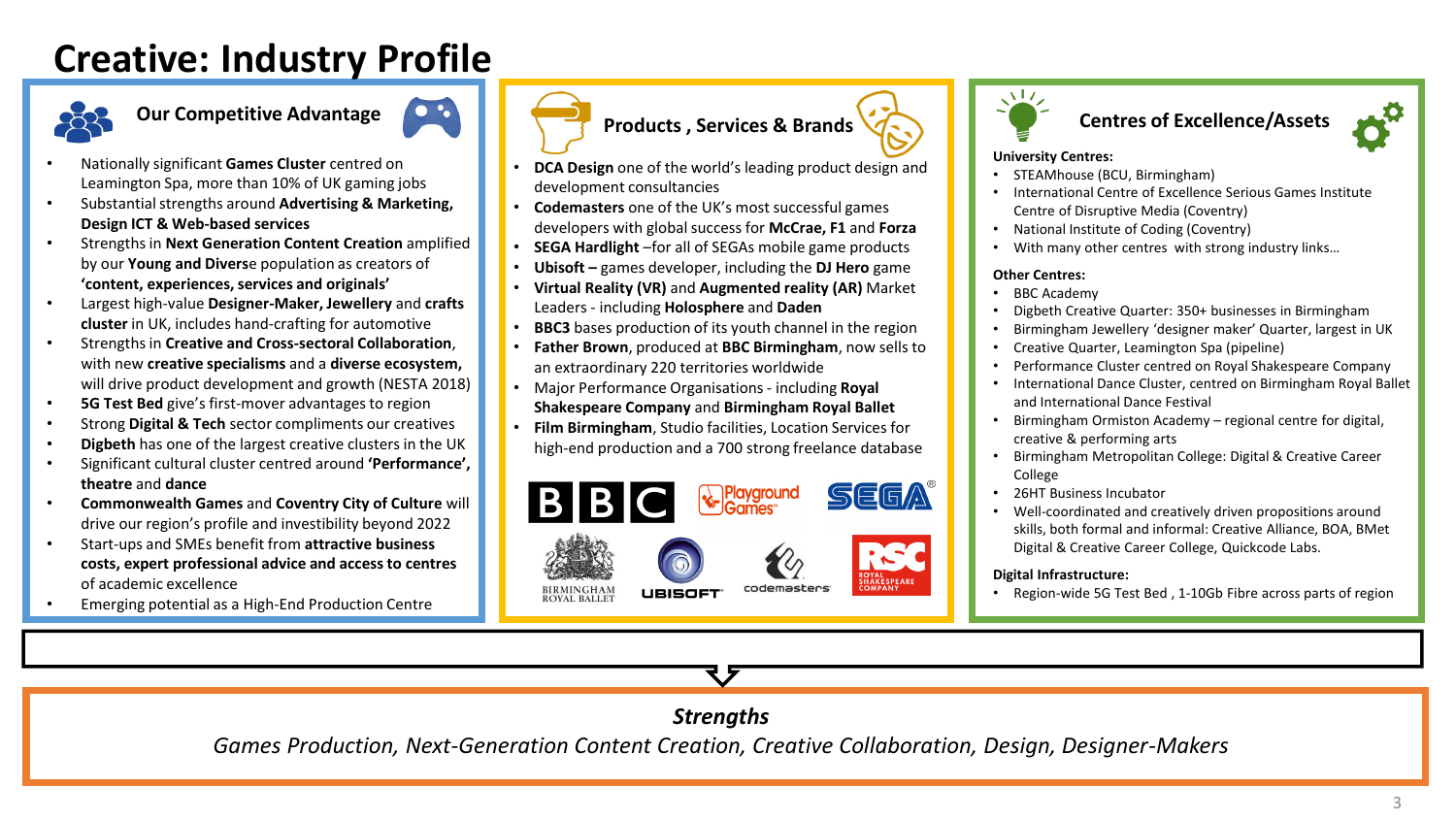# **WMCA Creative Cluster**

- **Creative GVA growth rate has been faster in WMCA than the UK** between 2013 -2016 (16% growth )
- **Shared understanding amongst LEPs** and other partners that this sector plays a key role in **catalysing the aspiration of the region's 'young, diverse and digital' population**
- **BBC3 in region is** a magnet for young content makers across a variety of genres, including comedy and factual programming
- WMCA targets a **£7bn increase in Creative & Digital Sectors GVA** along with **29,000** more **creative jobs (2031)**
- Creative Industries recognised as a **catalyst of cross sectoral innovation** across *all* sectors, e.g. AR and VR have many emerging applications, such as within advanced manufacturing. Within 10 years VR/AR will be a \$100bn global industry
- Potential of **product and service innovation** across sectors is enhanced by being the **Largest Digital & Tech sector outside London**
- **86%** of **Creative jobs cannot be automated**, they also tend to be high -value, e.g., Advertising/Marketing Jobs achieve £112,600 GVA per worker, making the industry worth backing for the future





#### **Cluster types**



- Birmingham has a **nationally significant cluster of major arts organisations**  – the strongest of any English core city outside London
- **Design and Design Thinking** is a key regional strength with **240% average growth of design jobs**  across region (2010 -2015), 80% in non -creative industries, represents unfulfilled cross -sectoral growth opportunities, e.g., in manufacturing
- The region has strengths around **'performance'**  within the *creative experiences value chain*, especially in **theatre, dance and music**
- West Midlands is the **youngest region in Europe**, 40% of Birmingham's population is under 25 and 46% of Coventry's is under 30
- West Midlands is the region with **the most ethnically diverse population** outside the capital
- The region's **Diverse** population is a great enabler to be a **leader in new and innovative creative 'content, experiences, services and originals '**
- Birmingham City University (BCU) is the **largest provider of graduates in creative disciplines of any university** outside London and the South East
- Coventry is **the top ranked university nationally for Film Production** & Photography
- The WMCA offers m**uch lower business premises costs than other competitor creative cities**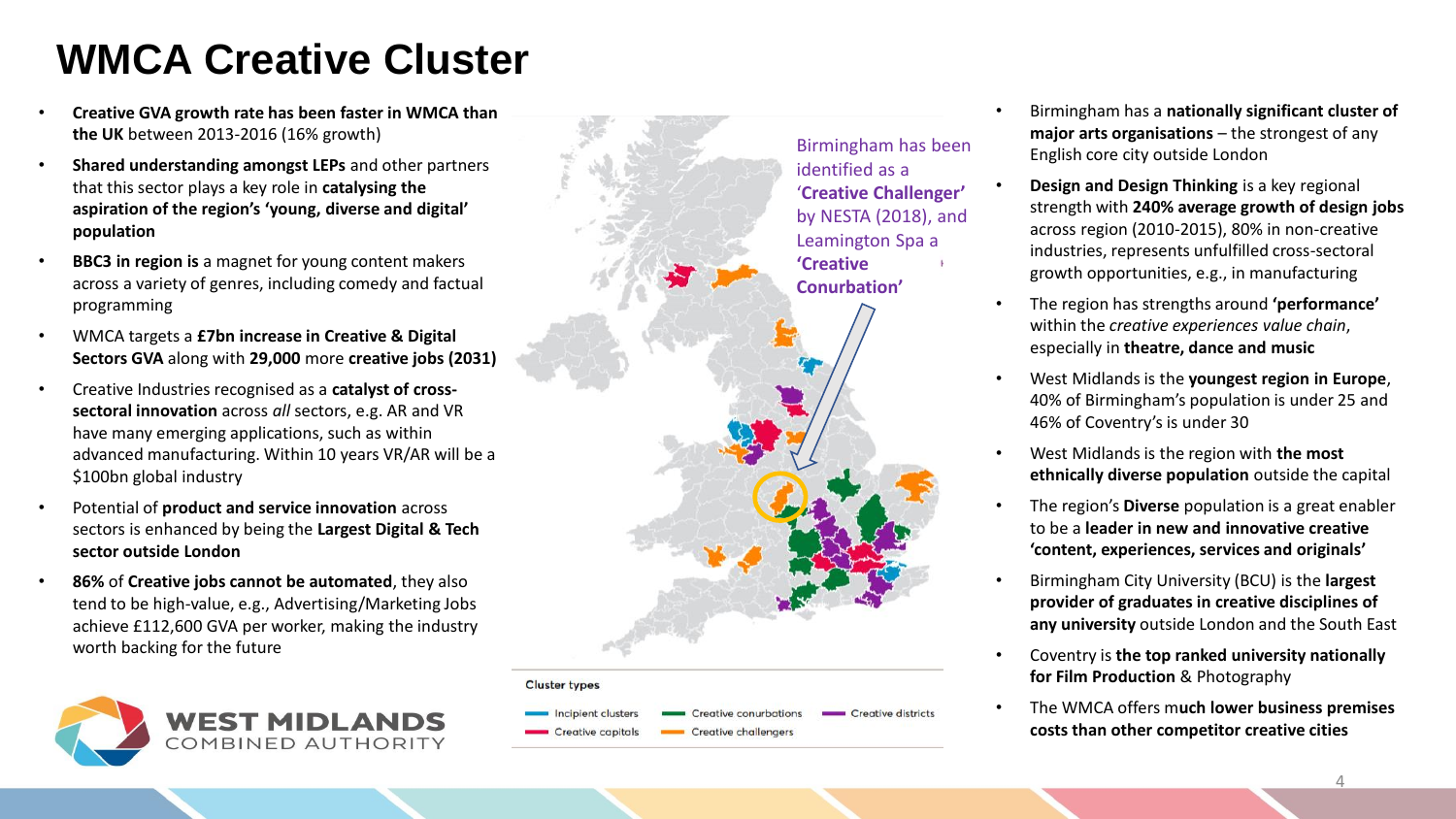# **WMCA Creative Statistics**

Definition of Creative Industries: 'Those industries which have their origin in individual creativity, skill and talent and which have a potential for wealth and job creation through *the generation and exploitation of intellectual property'* (DCMS 2001). Intensity of creative occupations determines the included sub-sectors which are: Advertising & Marketing, Architecture, Crafts (Designer-Makers), Design & Designer Fashion, Film, TV, Video, Radio & Photography, IT software & computer services, Publishing, Museums, Galleries and libraries, Music, performing and visual arts. It includes a large part of the cultural industries.

**Definition of Cultural Sector:** *'Those industries with a cultural object at the centre of the industry'. (DCMS 2016) This includes the sub-sectors of: Arts (performing arts, artistic creation), Film, TV and Music, Radio, Photography, Crafts, Museums & Galleries, Libraries and Archives, Cultural Education and Heritage. DCMS also covers the Digital Sector, Gambling, Sport, Telecoms and Tourism*  [https://assets.publishing.service.gov.uk/government/uploads/system/uploads/attachment\\_data/file/736270/DCMS\\_Sectors\\_Economic\\_Estimates\\_-\\_Methodology.pdf](https://assets.publishing.service.gov.uk/government/uploads/system/uploads/attachment_data/file/736270/DCMS_Sectors_Economic_Estimates_-_Methodology.pdf) (p7,13,15 )

There is a well understood link between a strong cultural offer in any given place and increased economic value by making the region more desirable to study, work and live in due to an improved quality of life for citizens. <https://ahrc.ukri.org/documents/project-reports-and-reviews/measuringeconomicvalue/> (p2-9)

#### *Across WMCA:*

**9,975** Creatives Enterprises across WMCA region (second only to Manchester in CA's across UK)

**48,800** Creative Jobs *within* creative industries across WMCA (BOP) with a further **40,000** creative jobs in other industries (extrapolated)

**£4bn+ GVA** estimated for creative industries across the West Midlands (extrapolated, but considered an under-estimate)

**£224m GVA** for Games industry across the West Midlands (2015) – of which £188 million was from the 'core' of fifty firms clustered around Leamington, Southam and Warwick

Around **50%** of creative jobs our freelance



#### *Across GBSLEP:*

**50,000** employed across Creative Economy, **27,500** employed across Creative Industries **£2.1bn** GVA for Creative Industries, **£1.9bn** GVA, **18,400** employed in Creative Services **£1.4bn** GVA, **16,850** in Creative Content Production, **6,150** Digital/Creative Businesses in 2015, **32,000** Across Advertising & Marketing & ICT, Software & Computer Services **Unfulfilled potential** to add **3,965** new enterprises and **30,000** new jobs (from **5.6% to 9%** of workforce)

#### *Across CWLEP:*

9.45% annual growth in Digital Creative Cluster enterprises (2012-2016) to 1138 [https://warwick.ac.uk/about/cityofculture/whatson/digital\\_creative\\_sectors\\_in\\_coventry\\_report.pdf](https://warwick.ac.uk/about/cityofculture/whatson/digital_creative_sectors_in_coventry_report.pdf) (p13)

#### *Across BCLEP:*

**£944m** Black Country visitor economy from 28 million visitors (2016) a **4.5% increase from 2014**. It provided **9,700** jobs in 2015

[https://www.the-blackcountry.com/upload/Annual%20Economic%20Review%202016/BCC\\_AER\\_2016.pdf](https://www.the-blackcountry.com/upload/Annual Economic Review 2016/BCC_AER_2016.pdf)